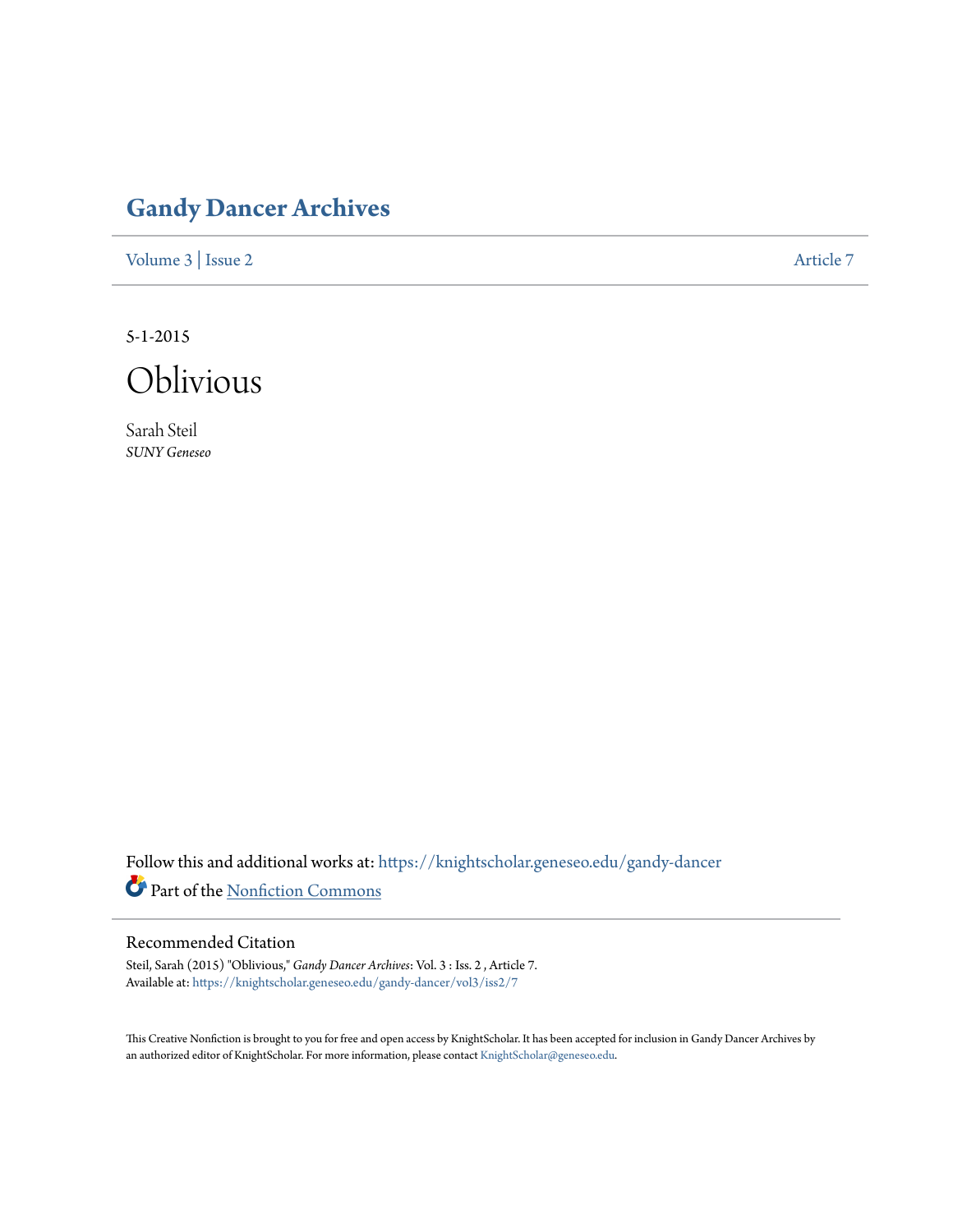# Oblivious

She's so still I don't notice her until I'm tripping over her. My mother is passed out on our living room floor, her pants around her ankles, the colorful fabric petunias of the carpet soaked beneath her. "Oh, fuck," I mumble, poking her with an exposed toe as the dogs come over to investigate. "Mom," I whisper, leaning over her, shaking her, "you've got to get up."

The TV is on and flashing images color her body. Her thin, strawberry blonde hair is splayed out underneath her head, and her lips are slightly parted. Her breathing makes a clucking sound and quickens as her confused hazel eyes open. She is slow to wake, and as she lifts her small, waterlogged body from the floor, a knock on the door interrupts us. Peering through the window that looks out to the porch, I focus on two women in uniform waiting impatiently.

Suddenly, I am running upstairs and my siblings are emerging from their respective rooms as I open the door to the room I share with Alex. Lucas is behind me, bleary-eyed, half-awake, asking, "What is it? What's up?" Christina, always listening, is silent and watching us. Alex slowly pulls earbuds from her ears, as I explain, "Child Protective Services is here and mom's dead in the living room."

"Again? What the fuck do they think has changed in a month?" Alex gets up from her bed, and Christina, Lucas, and I bound down the stairs. My mother kneels before the TV with a butter knife in one hand, my 130-pound bullmastiff's collar in the other. Leo, bumbling, wags his tail as I approach, clueless as always as my mother slurs, "I gotta take his tail off. It's gotta come off."

I am coaxing my mother, slowly, into giving me the dulled knife as Christina coos Leo's name and slowly leads him into the next room. As I am getting my mother's fingers to uncurl, Alex is pushing past me, grabbing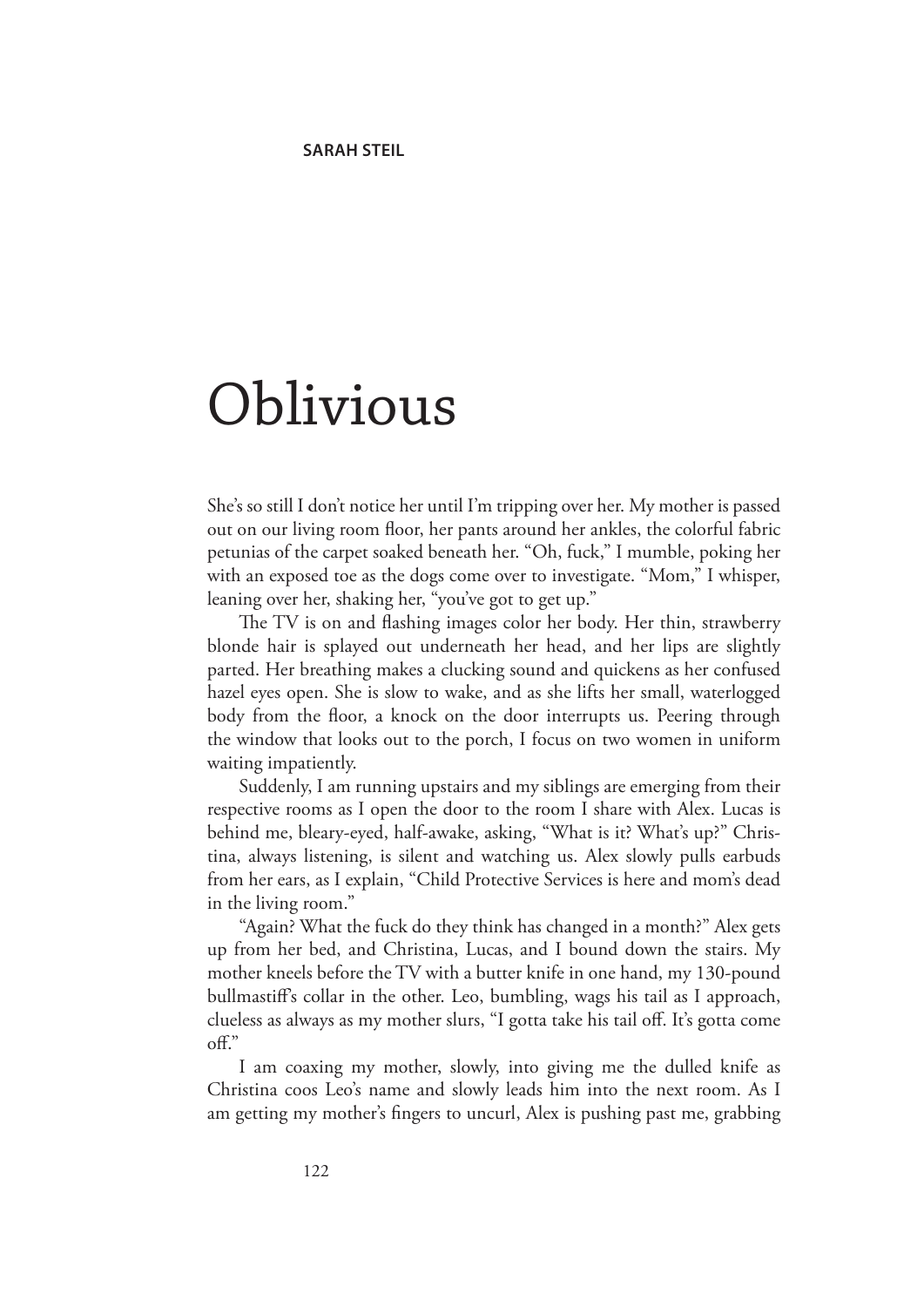at my mother with force. The knocks on the door are getting louder. Alex hisses, "Getthefuckup" in one quick word. When my mother refuses, Alex pulls harder and my mother whines like a small child with an even smaller lexicon. "Ouch! That hurts!"

Alex half-pulls, half-drags my mother into the basement. Lucas leads the dogs into the den. Christina drags a chair over the soaked section of the carpet. I open the front door and smile.

#### **Lucas**

One year later, Lucas walks into the kitchen with his hand draped across his forehead. "It's so hot in here I think I'm going through menopause." I get excited when he walks into the room, where we will sit for hours laughing, while I pour, and promptly forget about, a cup of tea. Lucas has my face, brown eyes, freckles, and the slightest cleft chin. Always walking on the tip of his toes, he will bound into the room twirling the back of his short curly hair into a cyclone, never completely on flat feet. He pulls the string to the ceiling fan, which hums above us, and sits at one of the falling apart, dog-chewed wooden chairs around the kitchen table.

The kitchen has become the epicenter of our house, and since our two oldest sisters moved out, my three other siblings and I spend most of our time there together.

Lucas stares at me as I place trays of cookie dough into the oven. "What are you making?"

I turn to him, tray in hand. "Cocaine."

He purses his lips, nods, impressed. "Awesome. I just was thinking I'd give cocaine a try."

I am closing the oven door, shooing away the dogs trying to nose their way in. "You know I would kill you," I say, picking up my needy dachshund, Bruno, as he paws at my side.

Lucas twists his lips to one side of his face and thinks for a moment, his hands moving about wildly in front of him, punctuating his inner monologue. "There's this kid in my geometry class and I like him, and he knows I like him, and he's such a fucking douchebag." He whines into his hand, bringing his forehead to the table. "Why do boys fucking suck?"

My back leans against the oven door, Bruno sleeping in my arms. "Why do you need to date someone? You're fifteen. Get a job or something."

"First of all, you bitch, you were dating someone at fifteen. Second of all, you bitch, I love you, and I'm going to go to college and have sex with as many boys as I want. And third of all, if I didn't look like a fucking nematode, I would be doing that already." He claws the skin on his face. "I'm so fucking desperate, I would let anyone use me."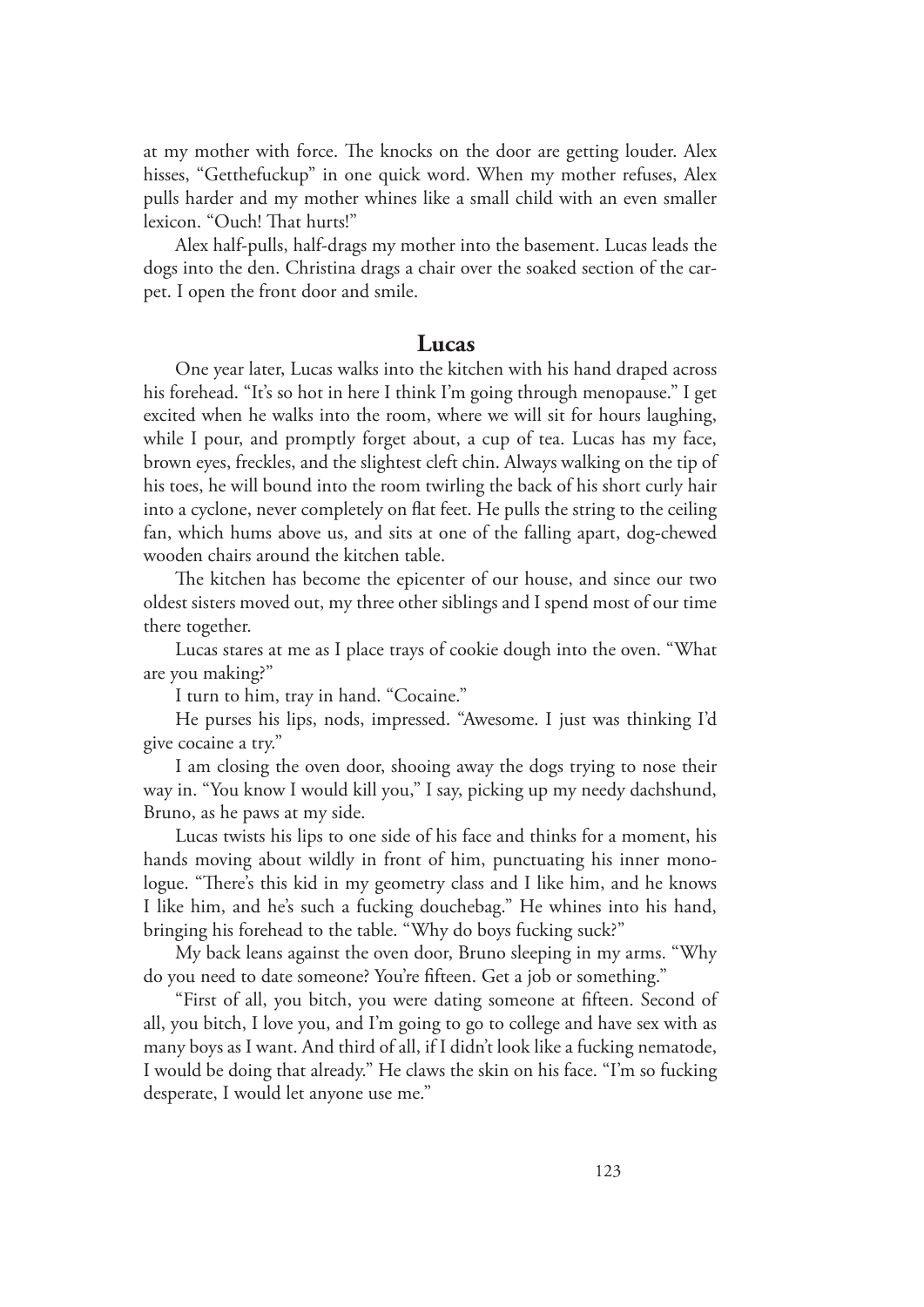Lucas has the curse of constantly-feeling-like-shit-about-oneself that has been inherited by all five of my siblings. He will taunt me by talking like this, worrying me, because he knows it upsets me.

I roll my head back in exasperation. "Okay, first of all, you do not look like a nematode. We have the same face, so if you're a nematode, I'm a nematode. Also, please don't do stupid shit with boys. Boys are evil." I pause, trying to keep up with everything he's said. "Also, you bitch, you always mock me for saying shit about myself but you're ten times worse."

I fight with Lucas rarely. Most of the time I am laughing red-faced at something he said, unable to keep up with his fast-paced humor. I've seen him get really angry only once before, years earlier, when Alex threw out the *V* word: our father's name. "You've got such a shitty temper, Lucas." Alex, the Queen of Comeback, smiled with a venomous tongue. "Just like Vinny." Comparing someone to Vinny was the hydrogen bomb of arguments, and Lucas, wounded, sputtered curses like a broken engine, eyes wide. While the curses flew, some viscous mess like *fuckingbitchshitheadasshole*, Alex merely stood and smiled. "Thanks for proving my point."

Out of anyone that harbors resentment toward my mother, Lucas is most unforgiving. Often, in a room full of my siblings, we will debate our parents like political issues. "Who do you blame more?"

I, unequivocally, answer Vinny. Lucas is flabbergasted. "You always make excuses for Mom's shit. Bailing is better," he raises one finger, "than marrying a shithead," and another finger, "and ruining our financial aid," and another, "and being a general shithead."

I sense, though Lucas will not admit this, that he resents her for being disappointed in him. Discovering my brother's sexuality destroyed my mother, who then spread the news like a gossip tabloid. "My son is gay. *Gay*," my mother would sob dramatically into the phone to random, distant relatives. She seemed to sadistically take pride in the news, as if it were another reason to feel sorry for herself. "On top of everything I have to deal with in my life," my mother would say, somberly shaking her head, "now I have a gay son."

Suddenly outed to cousins twice-removed, to friends of friends, and worst of all, to my mother's husband, Lucas cut off my mother. "I feel like a fucking joke."

Now, Lucas twirls his hair and looks up as Chris walks into our kitchen. "Hey, Princess. How was your nap?"

Chris, groggy, ignores him. "What are you making?"

<sup>&</sup>quot;Cocaine," Lucas answers, smiling.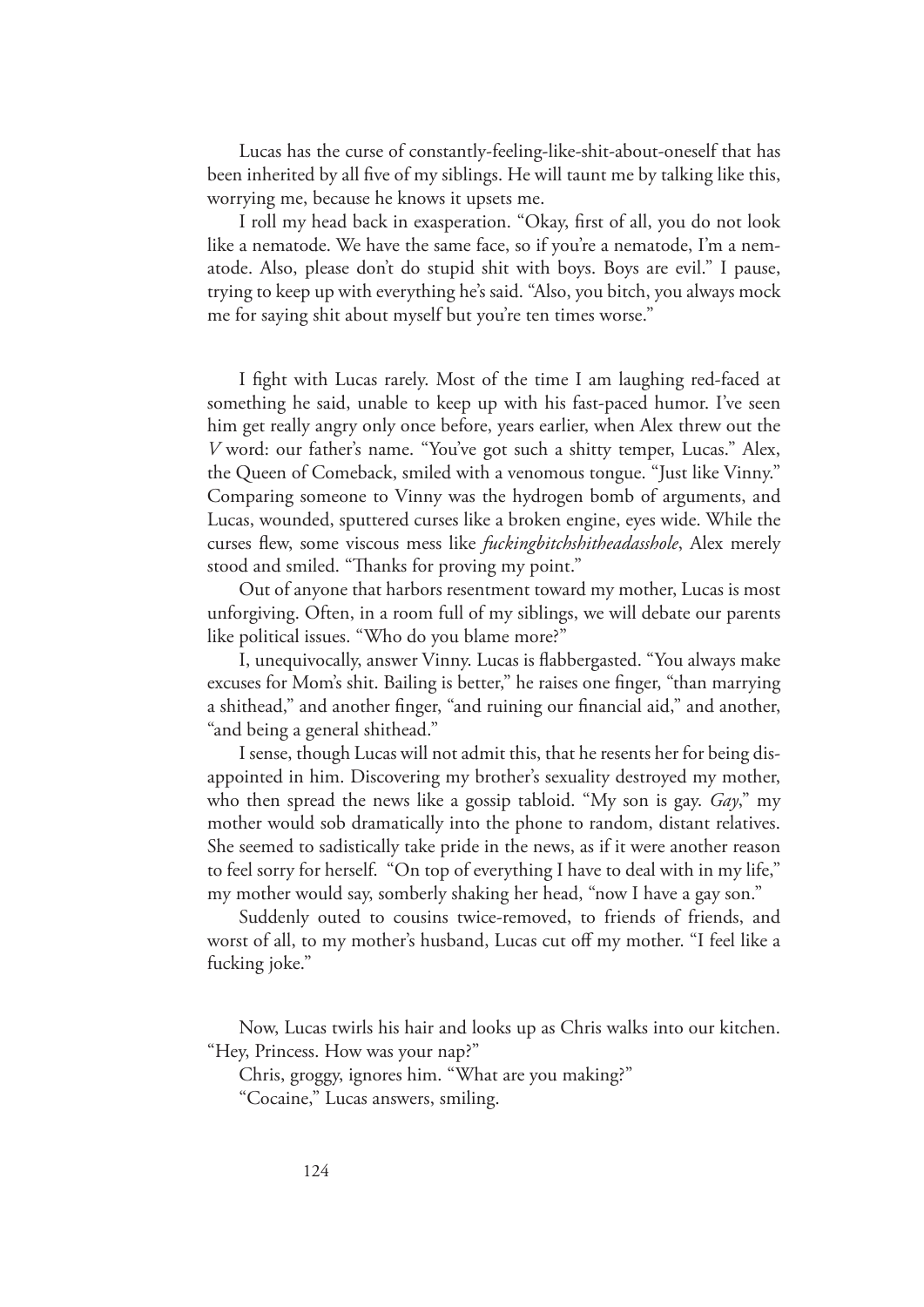# **Chris**

Chris, with short dirty blonde hair that he's constantly brushing behind his ears, is often spoken over by the rest of us, and will sit with a dog in his lap and listen. He has cut his hair short since coming out to us the summer before, and bristles when my mother and her husband refer to him by his birth name or use female pronouns. Chris, sweet and timid, will giggle with the rest of us, interjecting randomly, mocking us and feeding the dogs from the table.

Chris's quietness unnerved me for a long time when I didn't quite understand it and associated silence with distance.

Finn, our Australian Shepherd and Chris's companion, wanders up to his lap, investigating for food. "Hey, baby Finn," he coos, petting him. I sing to Finn, high and off-pitched, "Oh Finn the Chin, Chin the Finn." Chris joins in with me, and Finn stands between us, twisting back and forth as Chris laughs.

 It seems impossible to me now, to look at this smiling person and see him in a hospital gown. When I think of him then, ashamed with himself and too afraid to tell my mother he wasn't a girl, I want to raise a vindictive finger to my mother and say, "Whose fault is this? A bigot's and her husband's."

Christina, my sweet baby I could never figure out. Christina who told her teachers she slept with a knife under her pillow. Christina who wanted to hurt herself so badly, crying with matted hair as we played a supervised game of Go Fish.

We were allowed two hours of visiting time, and we brought heavy, messy Italian food to see her. In one of the aisles of the Children's Psychiatric Unit a woman in uniform told us where to find her, how long we could stay, what we could bring in with us. I felt protective over Christina, and when I saw her crying, unshowered, scared, small, asking us to please stay longer, I wanted to weep. Christina-who-was-never-really-Christina resented her name and her body, too scared to tell my worlds-away mother. Christina, who told the teachers she didn't want to be around anymore. These people, Christina and Chris, seem separated by entire lifetimes. Sometimes I wonder if my mother would rather have had her daughter die with the secret imbedded within her, than have her son live.

Out of anyone who harbors resentment against my mother, Chris is the most forgiving.

Chris, now fourteen, doesn't think about this past often, doesn't let my mother's doubts bother him. When my mother wants to come into his room, crying, "I have lost a daughter," he will simply close the door.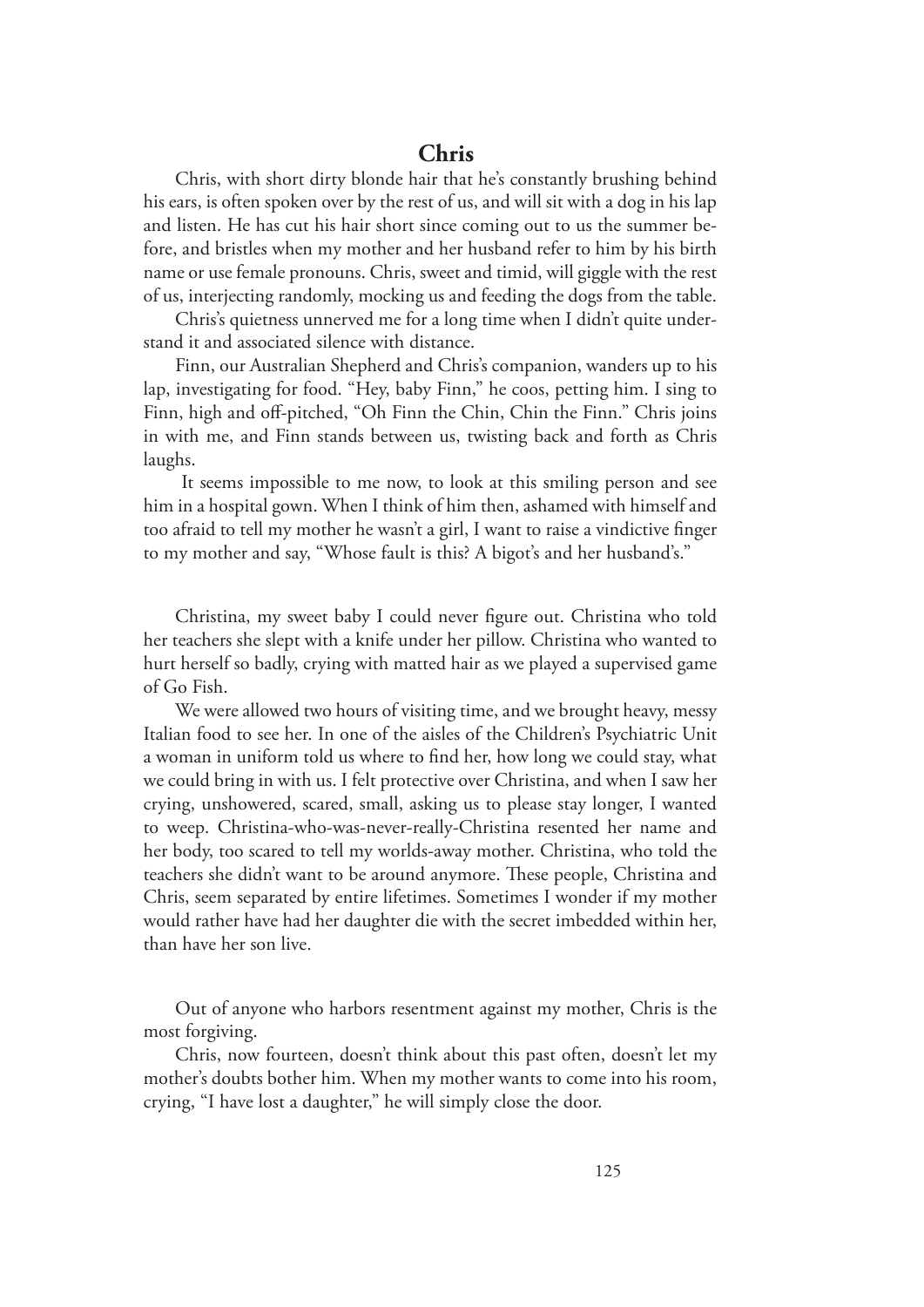Chris, my companion, who wants to watch movies with me and walk to the supermarket late at night to get cookie dough, who guards my dogs protectively, who laughs at my dumb jokes, who tells me first when the kids at school tease him.

He will elbow me and whisper, "Should we tell Mom I'm not dead or let her figure that out later?"

Christina, crying as my drunken mother pushed her away. At thirteen, Christina begged my mother to leave her abusive husband, asked, "Don't you love us more than him? Why are you choosing him?" Christina, who promised her forgiveness the very same night.

Chris will ask for a cookie while Lucas will just take one. He groans. "Mr. Roland called me Christina in front of the whole class." He drags out the double *s* in *class*, letting it drift away slowly. "It was so embarrassing. Now he just calls me *C* cause he's too awkward to say my name."

"Did you correct him?"

Lucas, with chocolate across his fingers and face, chimes in, "Tell him to learn your name, or you're going to sue him and his family for generations."

Chris sighs and leans down to place his forehead against Finn's. "No, I just stared at him awkwardly, and he stared at me awkwardly." He grimaces, looks away as Finn scurries over to Alex walking in, who slowly removes her earbuds and comes over to the stove to examine the trays of cookies.

She appraises them like a paleontologist uncovering fossil bones, stroking her chin and pursing her lips. Finally, a verdict is reached: "You should've left them in longer."

Lucas, from across the table, mumbles, "That's what she said," to which Chris responds with an obligatory "Heyo" and a high-five. Alex dismisses them. I am directly between Alex and Lucas in age, eighteen months younger than one, eighteen months older than the other. I am currently seventeen to Alex's eighteen, though I am still a senior in high school and she is a freshman in college.

## **Alexandra**

For the entirety of this first year of college, Alex will tell us about the wonders of independence, about her friends, classes, professors, grades. At the end of the year, when she transfers, she will tell me she had been miserable the whole time.

Alex, beautiful Alexandra, whose body is that of a crushed baby bird, whose collarbones form a basin for rain. Cat-like, she will pull up her shirt and stretch, stretch, stretch, encouraging her skin to roll along a timid ribcage.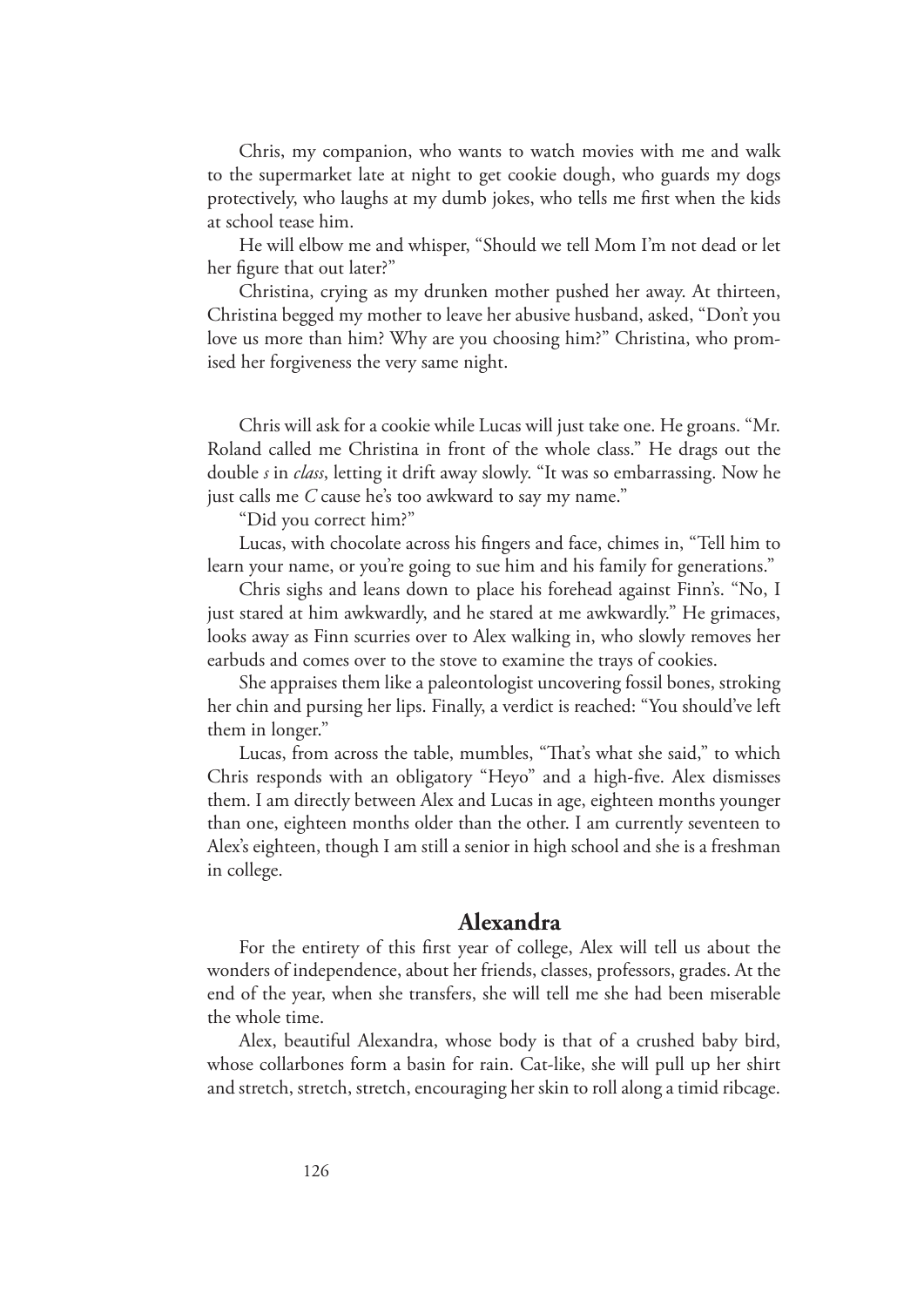Alex, out of anyone that harbors resentment toward my mother, is most direct with her anger. And yet somehow she grants my mother's opinions the most weight, will allow my mother's insults to dig into her skin like parasitic worms that attach to her spine and feed.

Alexandra, who had an eating disorder in high school, continues to shrink during her first year of college. Every time she comes home my mother will gush and beam, congratulate her on the weight loss, comment on how much more beautiful she gets by the day. My mother knew of my sister's sickness in high school, yet comments on her beauty during that first year of college extensively.

The year before, as her waist thinned, my mother looked down at me and sighed, "When did you get so much bigger than her?" I wanted to ask, "When did she get so much smaller than me?" I dragged my hand across my stomach, twisted extra fat in my hands, watched the way her stomach curved inward.

When she vomits into grocery bags and hides them in the closet so my mother will not see, I try to force myself to leer over the lip of our plastic toilet bowl, willing my insides to unfold. But I'm too scared.

When my mother places her hands on Alex's hips, and smiles, "Who knew you had such a beautiful body?" I want to place my hands around my mother's neck and shake until I hear bones crack.

In high school, we're clothes shopping before school starts, and in the changing room next to me Alex peels jeans on and off. My mother will retrieve the pants she flings over the changing room door, toss them over mine with a hurried, "Try these on." I refuse, and my mother insists, insists, insists, her voice raising with my objections. Flush-faced, I finally pull open the door and stammer, "I'm not going to try them on because they're not going to fit." My mother replies, "If they fit your sister why shouldn't they fit you?" I run cheese-doodle orange fingertips across my stomach and wonder the same thing.

To blame my sister's eating disorder on my mother would be unfair, but to deny it would also be unfair. When my mother is sober, and oozing over Alex's skeletal body, Alex smiles and beams. I wonder if Alex's aggression toward our mother when she is drunk is a realization of the hold she has on Alex's body, her perception of beauty. I wonder if, when Alex stops herself from eating, she hates that she wants my mother to see her as beautiful, to sigh contentedly, "Oh, Alex, you have such a nice body."

My mother's first realization that Alex had a problem arose in a mall changing room when we were in high school. Alex, at five-foot-five, and a little less than ninety-five pounds, was too small for any of the clothing the store sold. I whispered to my mother outside the door, "Don't you think it's strange that she's too small for everything here? Don't you think that's a problem?"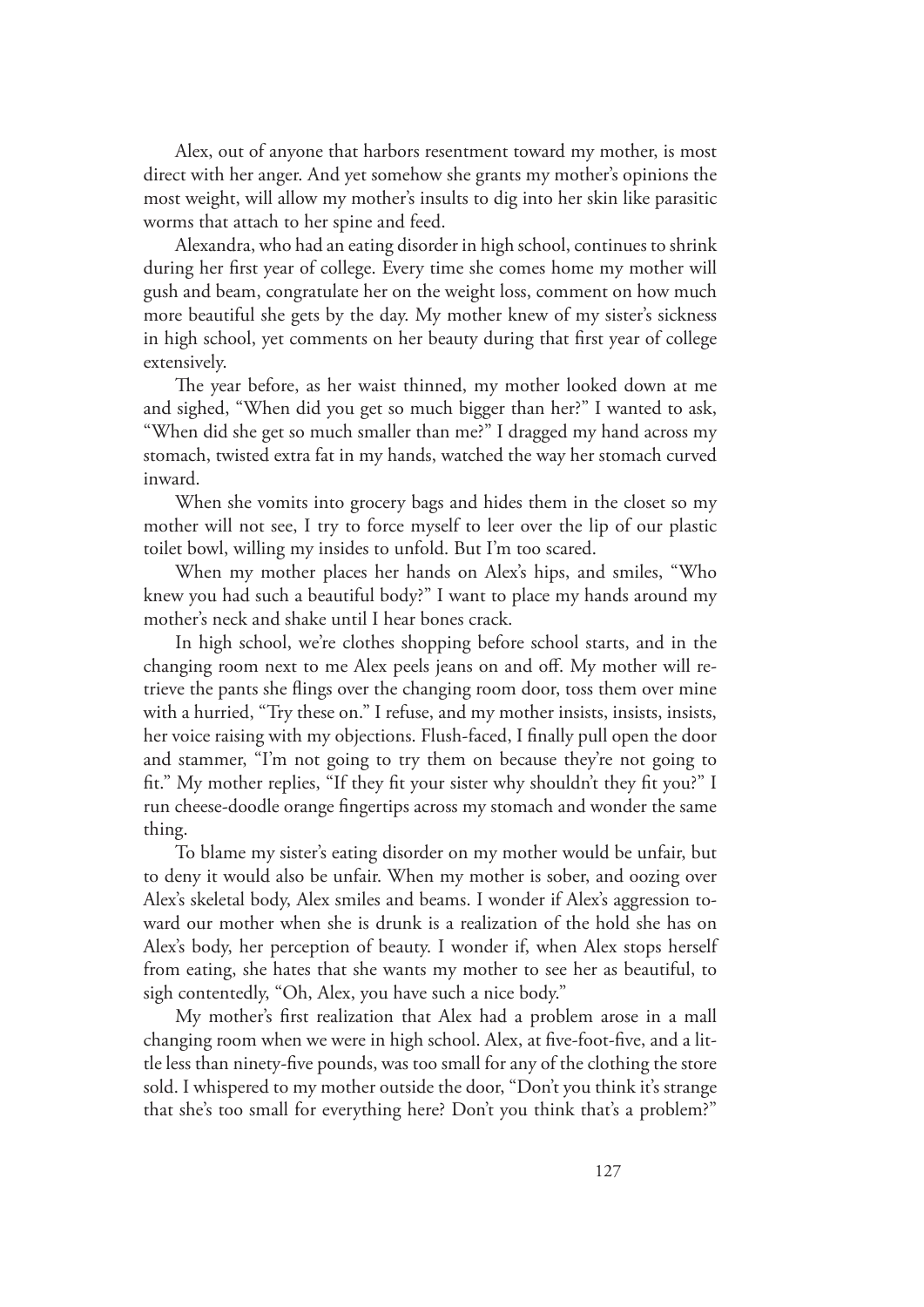My mother dismissed me, blamed the clothing, but later that day she pulled Alex, then seventeen, aside and gave her a cup of Gatorade. "If you can drink this and keep it down," my mother said, "I won't bring you to the hospital." My sister's stomach, stunned by a rush of sugars and liquid, expelled the drink immediately, and Alexandra was in the hospital within the hour.

I think of this maternal act, my mother's realization, and I wonder how she chose to ignore Alex's shrinking body during her first year of college. I believe she thought she had saved her once, that the problem was solved, that Alex was okay and just losing a little weight naturally. When Alex leaves for college and returns with a very small body, my mother is slow to realize again. She will never actually know the things Alex does to herself. She is oblivious.

At the end of her first year of college, Alex will tell me the things she's done to herself over the year, the weight she's lost. She promises she is getting better and I believe her. However, in my kitchen standing next to her, I am not yet privy to this information.

For a long time I will envy her fragile bones, slender frame, hipbones that can feel the floor; I will translate "disorder" to "determination." Now, however, Alex's small body frightens me. Alex, sarcastic, loving, takes no shit, and I wonder how my mother weaseled her way into her skull. Alex, who will stand up for me when my mother is drunk, who does not shy from conflict, who doubts herself constantly, who challenges me to chocolate chip cookie bake-offs, who offered to beat up my very first bully in preschool, who is my first best friend. When we were younger, my mother would dress us the same, give us the same haircuts, the same Halloween costumes and Christmas gifts. She is my twin.

### **Therapy**

Alex breaks off chunks from a pretzel rod and feeds them to my dogs, who gather like pigeons. "Where's Mom?" she asks, looking to me. I begin to answer, but she stops me and places a finger to her forehead, closes her eyes. "Wait! No, I know. I'm seeing…I'm seeing a bed. I'm seeing a fat, middle-aged man watching TV. She's in her room."

Lucas laughs, joins in, closes his eyes. "No, wait. It's…it's not her bed. It's Sarah's bed. It's Sarah's bed and she wants to…what? No. It's Sarah's bed and she's having sex with Rick on it. Oh, my God."

I groan, steal a pretzel from Alex and toss it across the table at Lucas.

He winks at me. "You're gonna wanna wash your sheets. That wasn't pretty."

Chris interrupts our laughter. "No, it's Thursday. They're both gone."

Thursday means our mother and her husband will not be in the house until at least 4:30 p.m. Thursday is court-mandated therapy day, a compromise for my mother not pressing charges against her husband for hitting her.